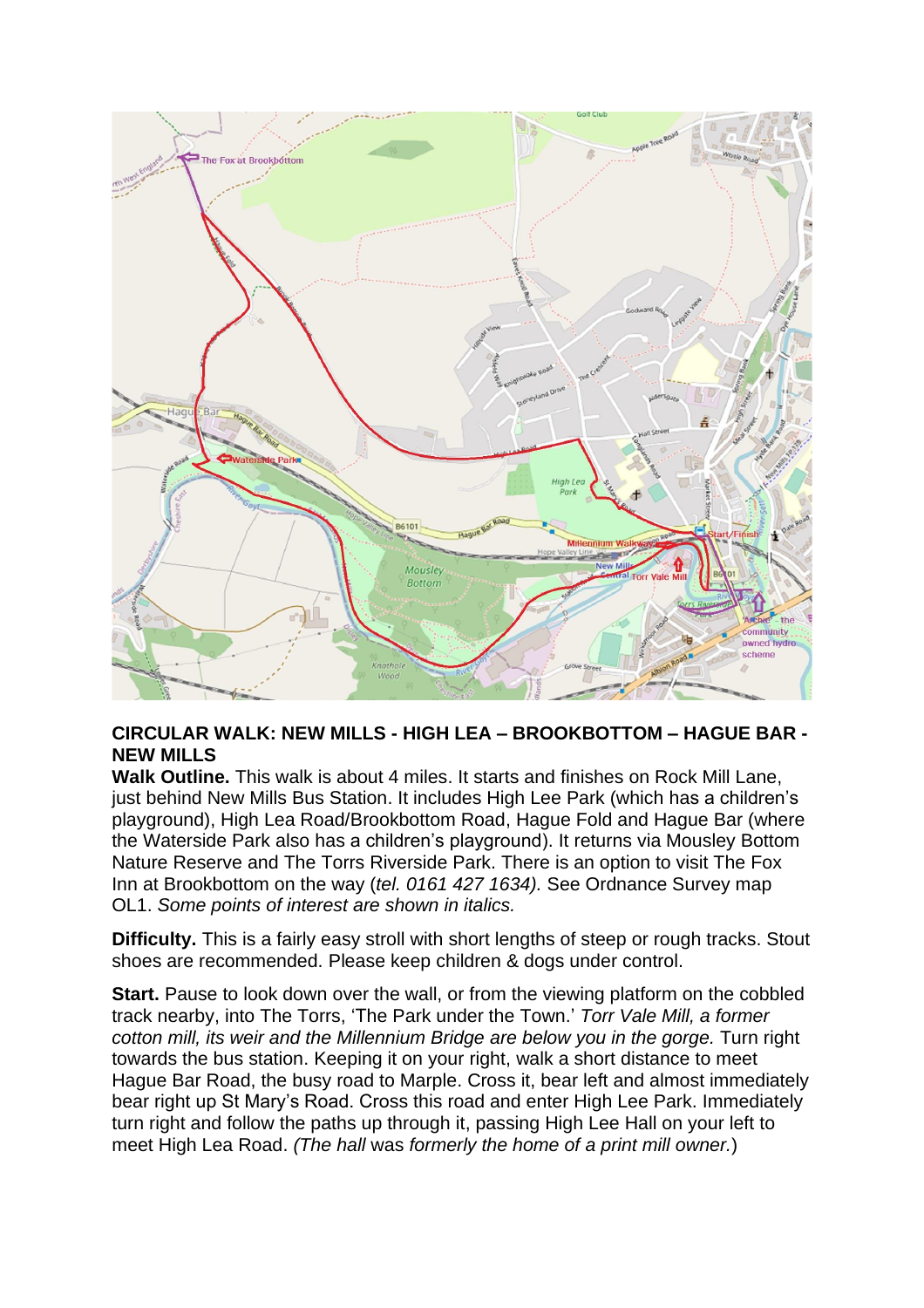**At High Lea Road,** turn left and continue along it. It becomes Brookbottom Road. *This is an ancient packhorse route between Manchester and Buxton. Across the valley to the south see 'Swizzels' Sweet Factory (home of "Love Hearts"), and the routes of the Peak Forest Canal and 3 railway lines: the express line between Sheffield and Manchester and the Buxton - Stockport and Sheffield - Manchester lines for trains which stop in New Mills. Along the top side of this road were coal pits driven into the hill side which produced coal to heat homes and mills in the town.*

**At the cross-roads, where unmade lanes come in from the left and right just before the road descends to The Fox at Brookbottom,** *pause to admire the views west over Manchester and south to Lyme Park. Then,*

Either turn left down the unmade track,

Or continue straight on to reach "The Fox" pub*. It is in a valley which is an ancient boundary and now marks the boundary of Derbyshire.* Then retrace your steps back to the crossroads to continue the walk. Bear right down the unmade track.

Whichever you do, then follow this track down through Hague Fold to the crossroads at Hague Bar. *Pause to look and listen to wildlife on this ancient hollow way, used by pedestrians, horses and carts for centuries.*

**CAUTION:** This is a steep lane with a busy road at the bottom.

**Meet the main New Mills–Marple Road at Hague Bar**. *This was originally a turnpike road. The toll house is on your right at the junction.* Carry on straight across the main road to find Waterside Park and a car park on your left within a short distance, just after crossing the bridge over the Manchester–Sheffield railway line.

## **You are now about halfway through your walk.**

**At Waterside Park,** descend the path to meet the River Goyt. Turn left and walk east along the path through the Riverside Park towards New Mills. *This is part of the Midshires Way, a long-distance footpath which links the Ridgeway to the Trans-Pennine Trail and the European Long Distance Trail network.* Continue straight on keeping to the footpath closest to the river. *Note the Midshires Way and Trespass Trail signposts on the way. The path goes through Mousley Bottom Nature Reserve.*

**Meet the lane and houses at Mousley Bottom.** Turn right along Station Road. *Note the long low house to your left which was an ancient cruck barn*. Keeping the industrial buildings on your left, bear right on the track along the River Goyt, heading east towards New Mills. Carry straight on through The Torrs Riverside Park.

**Continue straight on, over the Millennium Bridge**. *Note the former Torr Vale Cotton Mill across the river and the ways in which the power of the river was used to drive it. See the remains of houses and mills. (The model in New Mills Heritage and Information Centre provides more details of this area in the late 19th century. For information tel. 01663 746904.)*

**To return direct to New Mills Bus Station,** take the steep stepped track to the left.

**To detour into the old industrial heart of New Mills,** *c*ontinue under Union Road Bridge (which is about 30 metres high) to the confluence of the Rivers Sett (from Kinder and Hayfield and Goyt (from above Buxton). *See the remains of old routes and mills. At the river junction is 'Archie', the Archimedes Screw. It has been*